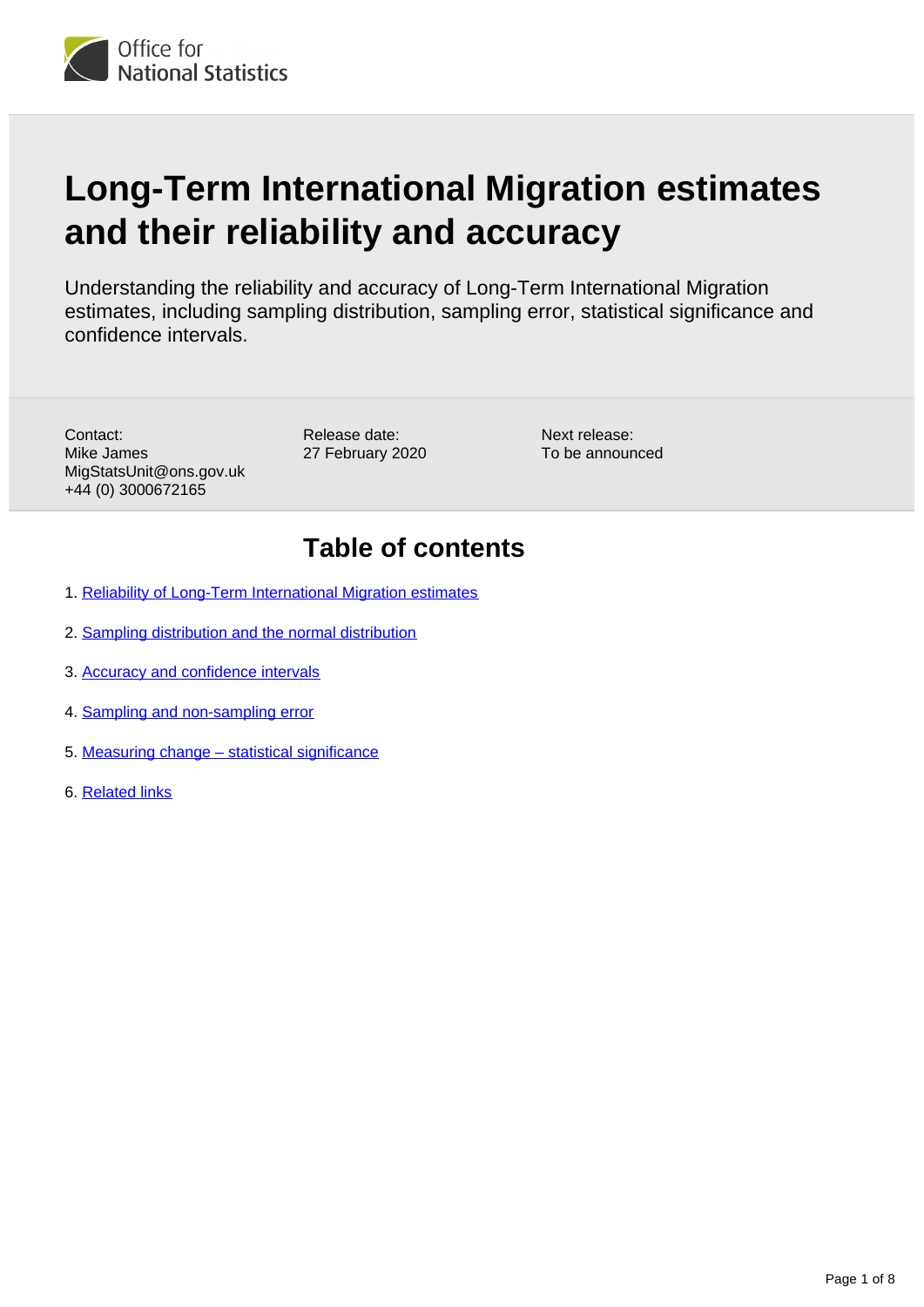## <span id="page-1-0"></span>**1 . Reliability of Long-Term International Migration estimates**

Estimates of Long-Term International Migration (LTIM) are derived from the International Passenger Survey (IPS). This survey collects information about passengers entering and leaving the UK and has been running continuously since 1961.

For more information on the data source see the [International migration statistics first time user guide](https://www.ons.gov.uk/peoplepopulationandcommunity/populationandmigration/internationalmigration/methodologies/migrationstatisticsfirsttimeuserguideglossaryandlistofproducts). For more information on the method used to calculate LTIM estimates see the [Long-Term International Migration estimates](https://www.ons.gov.uk/peoplepopulationandcommunity/populationandmigration/internationalmigration/methodologies/longterminternationalmigrationestimatesmethodology)  [methodology.](https://www.ons.gov.uk/peoplepopulationandcommunity/populationandmigration/internationalmigration/methodologies/longterminternationalmigrationestimatesmethodology)

Estimates of Long-Term International Migration (LTIM) are:

- the best estimates available at this time
- based on a consistent definition since 1991
- produced in accordance with the [Code of Practice for Statistics](https://www.statisticsauthority.gov.uk/monitoring-and-assessment/code-of-practice/)

To see how these estimates of LTIM measure against the Code of Practice Pillar of Quality, please see the [Long-](https://www.ons.gov.uk/peoplepopulationandcommunity/populationandmigration/populationestimates/methodologies/longterminternationalmigrationqmi)[Term International Migration QMI](https://www.ons.gov.uk/peoplepopulationandcommunity/populationandmigration/populationestimates/methodologies/longterminternationalmigrationqmi).

### **Latest development of migration statistics**

We are [transforming our migration statistics](https://www.ons.gov.uk/peoplepopulationandcommunity/populationandmigration/internationalmigration/articles/transformationofthepopulationandmigrationstatisticssystemoverview/2019-06-21), making use of all available data to provide a richer and deeper understanding of migration. Since July 2018, we have been integrating outcomes from this work into the Migration Statistics Quarterly Report (MSQR), making preliminary adjustments to the headline LTIM measures.

We published our first set of preliminary adjustments in the [August 2019 MSQR](https://www.ons.gov.uk/peoplepopulationandcommunity/populationandmigration/internationalmigration/bulletins/migrationstatisticsquarterlyreport/august2019) to produce our best possible assessment of migration trends.

As other new data sources become available, we will continue to refine our adjustments further and reflect this in our migration statistics. We plan to develop the preliminary adjustments, and will inform users of these when possible, with final adjustments expected to be developed by summer 2020.

While we go through this transformation journey, the MSQR has been reclassified as [Experimental Statistics](https://www.ons.gov.uk/news/statementsandletters/statementfromtheonsonthereclassificationofinternationalmigrationstatistics) to support this period of development and innovation to meet the public good. This also allows us to gain a good understanding of the quality of the statistics, including their accuracy and reliability.

We are improving our understanding of the [coherence of migration data sources](https://www.ons.gov.uk/peoplepopulationandcommunity/populationandmigration/internationalmigration/articles/understandingdifferentmigrationdatasources/augustprogressreport), including the International Passenger Survey (IPS) and Annual Population Survey (APS) alongside other administrative data sources.

### **Previous changes to the IPS to improve quality**

The quality of international migration estimates improved following the introduction of fundamental changes to the International Passenger Survey (IPS). These changes included: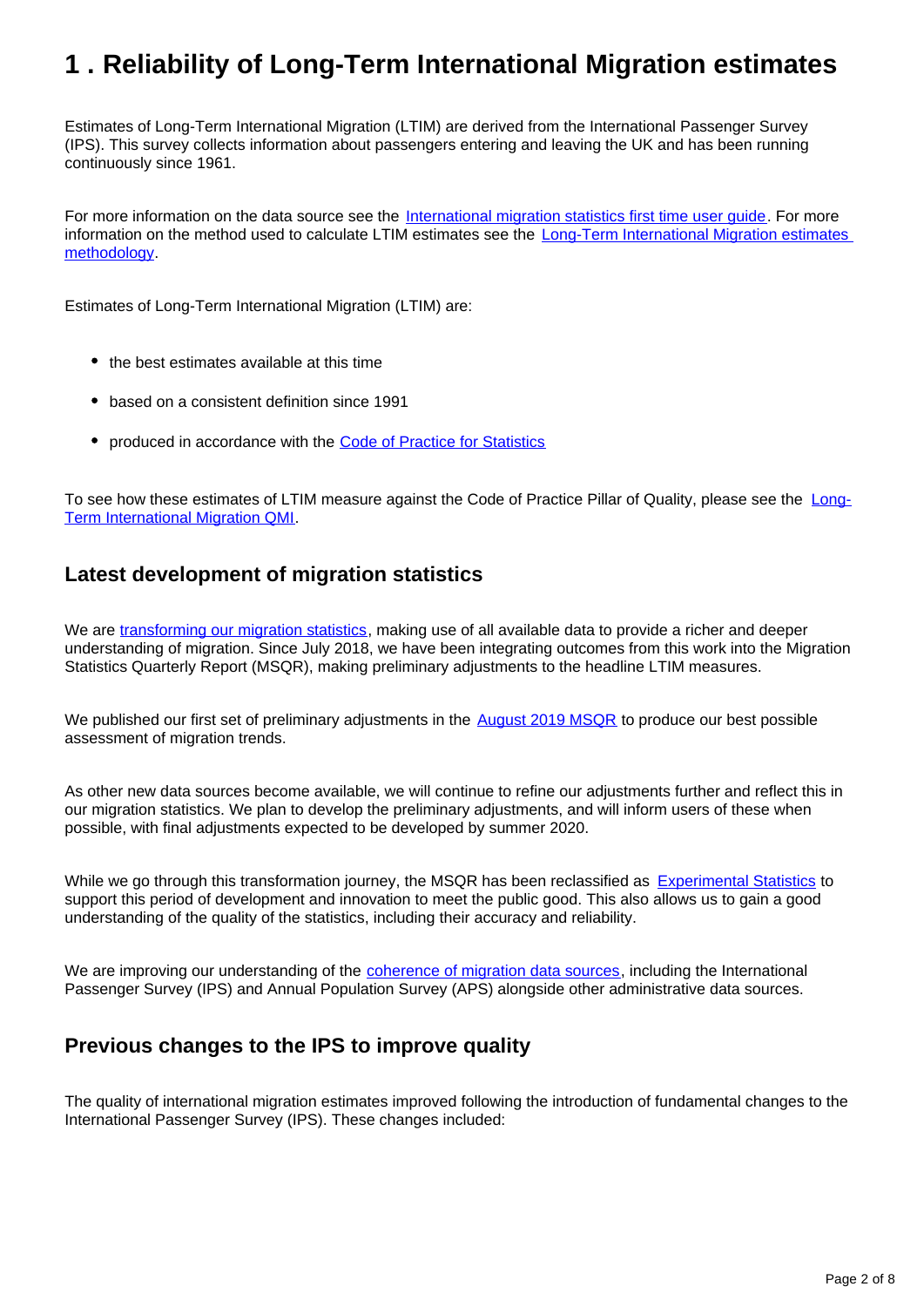- redesigning the sample design at the beginning of 2009 to make the survey more focused on identifying migrants
- rebalancing the IPS interviewer resource away from Heathrow and towards other routes
- introducing a new IPS processing system early in 2009 to enable improvements to be made to the IPS weighting methodology

Further information is available in [International Passenger Survey: quality information in relation to migration flows](https://www.ons.gov.uk/peoplepopulationandcommunity/populationandmigration/internationalmigration/methodologies/internationalpassengersurveyqualityinformationinrelationtomigrationflows)

## <span id="page-2-0"></span>**2 . Sampling distribution and the normal distribution**

.

The different possible samples of passengers that could have been selected by the International Passenger Survey (IPS) can be used to produce a sampling distribution for the figure we are trying to estimate.

For example, if we are estimating immigration within a particular year, one sample may produce an estimate of 500,000, another may have resulted in an estimate of 515,000 and another may have produced an estimate of 490,000. If we could take a lot of samples like this and plot the estimates from each sample, we would produce a chart of the sampling distribution of our estimate.

Assuming that the estimation method we use to produce the estimate for each sample is unbiased, the shape of the plot would follow the widely recognised normal distribution, where the most likely estimates of the true value are centred towards the middle, and the least likely estimates are at the "tail ends".

In practice, to estimate the true value for a specific population of, for example, the number of immigrants, we take one sample and produce a single estimate. We assume that the sampling distribution of our estimate would follow approximately a normal distribution, centred on the true value, and we can use a statistical formula to calculate the standard error around the estimate. This is a measure of the accuracy of the estimate.

At the 95% confidence level, which is a widely accepted level, we would expect the confidence interval to contain the true value 95 times out of 100. Equivalently, we can say that there would be a 1 in 20 chance that the true value would lie outside of the range of the 95% confidence interval.

As Figure 1 illustrates, 95% of the estimates would lie within 1.96 multiplied by the true standard deviation of the sampling distribution. This also works the other way round, so we can say that for 95% of random samples taken, our estimate will be no more than 1.96 multiplied by the standard error of that estimate away from the true value that we are trying to estimate. Using this knowledge, we can calculate a confidence interval around our estimate.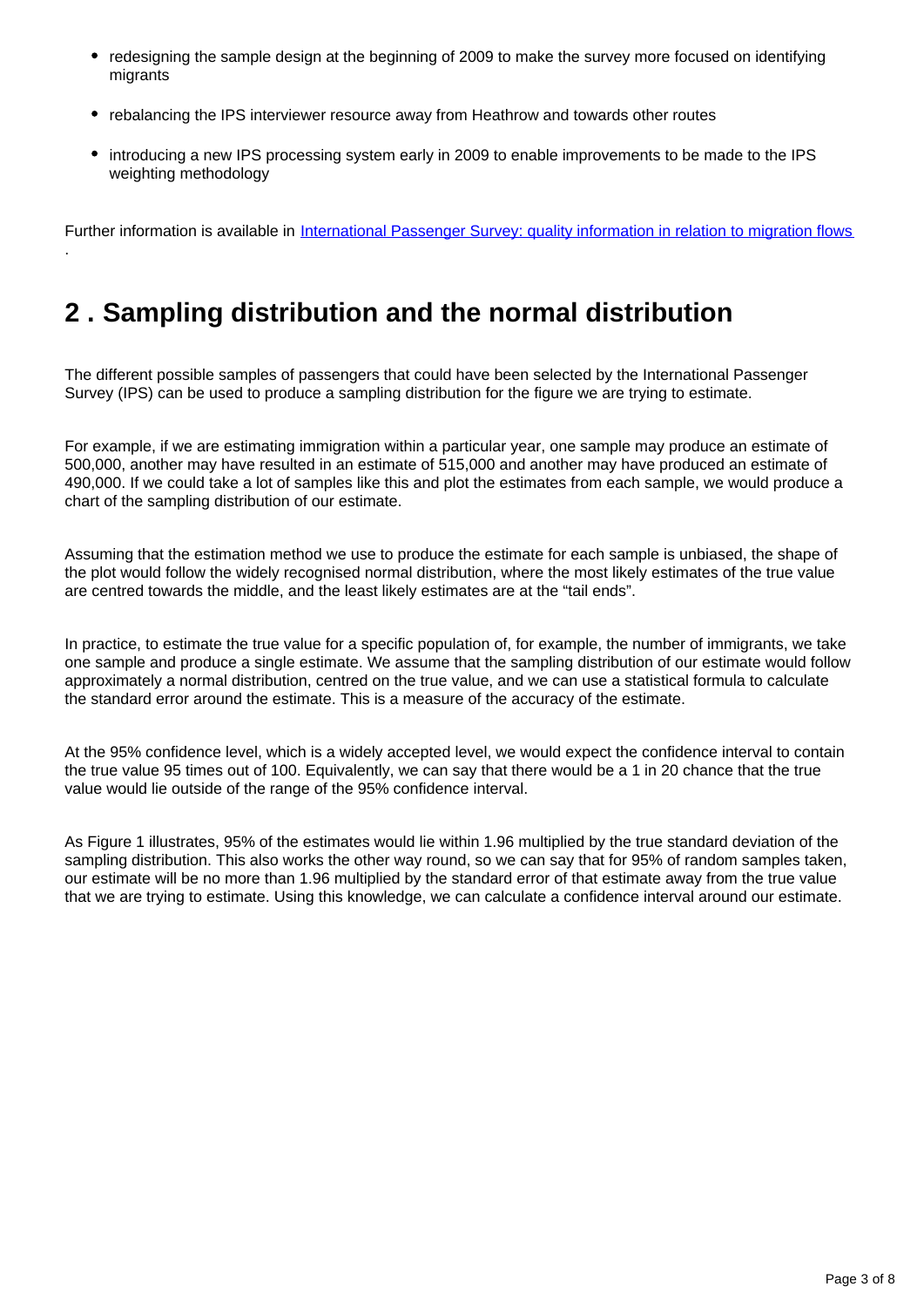

**Source: Office for National Statistics**

## <span id="page-3-0"></span>**3 . Accuracy and confidence intervals**

[Confidence intervals](https://www.ons.gov.uk/methodology/methodologytopicsandstatisticalconcepts/uncertaintyandhowwemeasureit#confidence-interval) are indicators of the extent to which the estimate may differ from the true value. The larger the confidence interval, the less precise the estimate is. The central value within the confidence interval is the best estimate of the true value. The confidence interval around the estimate captures the uncertainty of the estimate and gives an interval within which we can say that there is a high probability that the true value lies.

A confidence interval is not a range in which any figure is equally likely, but the most likely true figure is the estimate itself (Figure 2). However, when interpreting these confidence intervals and statistically significant changes, you should be aware that there is no method for quantifying the error associated with the non-survey components of Long-Term International Migration (LTIM), which are unlikely to be random.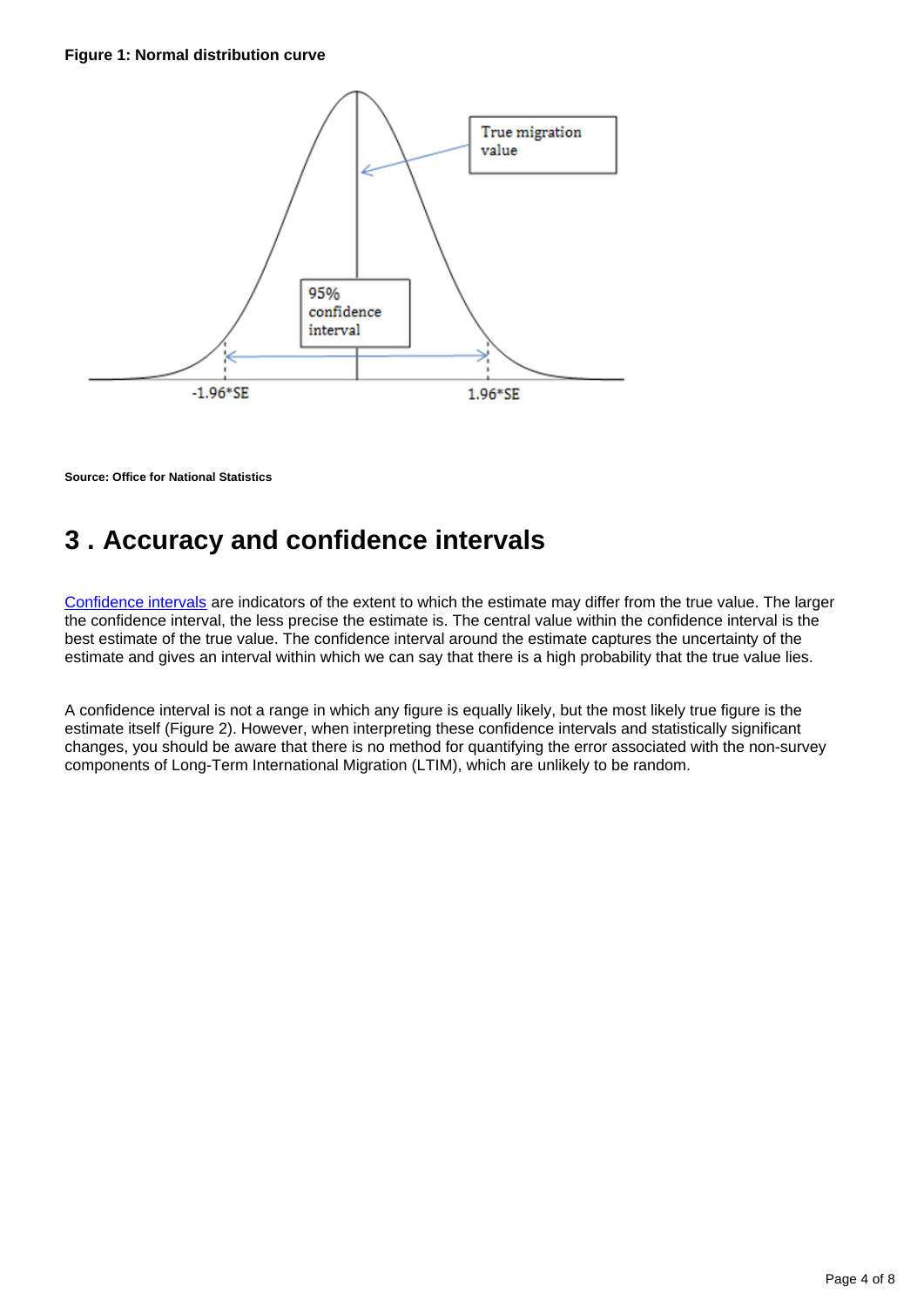#### **Figure 2: Explaining uncertainty with confidence intervals**



#### **Source: Office for National Statistics**

The published estimate 200,000 is the most likely figure in the range of plus or minus 30,000.

Users are advised to be cautious when making inferences from estimates with relatively large confidence intervals. Confidence intervals become larger (meaning there is more uncertainty) for more detailed estimates (such as citizenship by reason for migration). This is because the number of people in the sample who have these specific characteristics (for example, EU8 citizens arriving to study) is smaller than the number of people sampled in higher-level categories (such as the total number of EU citizens arriving to study).

Where possible, it is better to use the highest-level breakdown of data available. For immigration and emigration estimates where the lower confidence interval is below zero, users should assume the estimate is above zero.

Users are advised that estimates that have the preliminary adjustments applied to them do not currently have confidence intervals.

### <span id="page-4-0"></span>**4 . Sampling and non-sampling error**

Details of the possible effects of sampling error on the migration estimates by various characteristics are given in [Table 1.02](https://www.ons.gov.uk/peoplepopulationandcommunity/populationandmigration/internationalmigration/datasets/internationalpassengersurveymarginsoferrortable102) of the Long-Term International Migration (LTIM) tables. Entries in this table show that estimates based on the sampling of passengers on certain routes have proportionately larger confidence intervals associated with them. As such, generally speaking, the reliability of the estimate increases in proportion to the size of the estimate.

[Sampling error](https://www.ons.gov.uk/methodology/methodologytopicsandstatisticalconcepts/uncertaintyandhowwemeasureit#sampling-the-population) arises because of the variability that occurs by chance when a sample, rather than an entire population, is surveyed; sampling error results because not every migrant who enters or leaves the UK is interviewed. Sampling errors are determined both by the sample design and the sample size. Sampling error may sometimes present misleading changes as a result of the random selection of those included in the sample.

[Non-sampling error](https://www.ons.gov.uk/methodology/methodologytopicsandstatisticalconcepts/uncertaintyandhowwemeasureit#sampling-the-population) is all error that is not sampling error. The challenge with non-sampling error is that it is difficult to directly calculate a numerical measure of its effect. This makes it hard to incorporate when analysing results.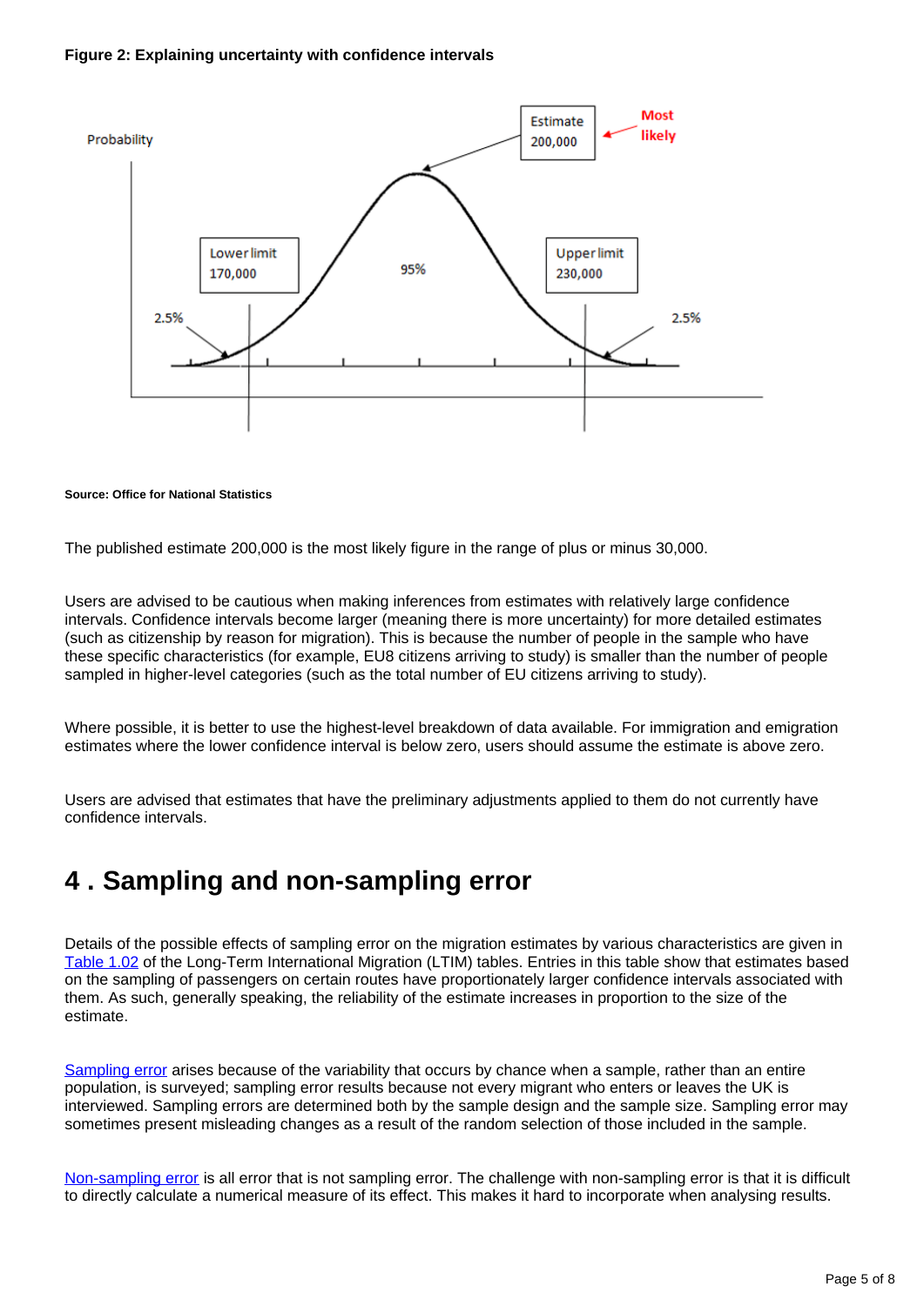Non-sampling error is best understood by referring to examples that apply to the International Passenger Survey (IPS).

The first non-sampling error may be the result of non-response. Bias will occur when passengers who do not respond to the survey have different characteristics to those who do respond.

A further source of bias may arise from contacts deliberately concealing their migration intentions from the interviewers. In addition, the question that determines whether the contact is a migrant or not and their length of stay is based on intentions and not actual behaviour. Measurement errors could therefore be introduced if there is a discrepancy between those intending to migrate, but who subsequently stay less than a year and those not intending to migrate, but who stay for a year or more.

For those contacts identified by the IPS as migrants, the level of non-response is very low for most characteristics. Latest details of survey non-response can be found in [Table 1.03](https://www.ons.gov.uk/peoplepopulationandcommunity/populationandmigration/internationalmigration/datasets/internationalpassengersurveynonresponsetable103).

[International Passenger Survey: quality information in relation to migration flows](https://www.ons.gov.uk/peoplepopulationandcommunity/populationandmigration/internationalmigration/methodologies/internationalpassengersurveyqualityinformationinrelationtomigrationflows) provides an overview of the quality and reliability of the IPS in relation to producing estimates of migration flows.

### <span id="page-5-0"></span>**5 . Measuring change – statistical significance**

Changes in the estimates from the International Passenger Survey (IPS) from one period to the next may occur simply by chance. In other words, the change may be because of which individuals were selected to answer the survey and may not represent any real-world change in migration.

We are able to measure whether this is likely to be the case using standard statistical tests. These tests examine the difference between two estimates, and calculate a confidence interval of the difference. The usual standard is to carry out these tests at the 5% level of "[statistical significance"](https://www.ons.gov.uk/methodology/methodologytopicsandstatisticalconcepts/uncertaintyandhowwemeasureit#statistical-significance).

When we report on statistical significance, we provide an assessment of how likely it is that we would see results as unusual as these if the true value of the population remained unchanged. The phrase "statistically significant at the 5% level" indicates that, if the true value of the population remained unchanged, a result like this would occur less than 5% of the time.

When comparing two estimates, a t-test is performed, which results in the calculation of a 95% confidence interval for the difference between these estimates. If this interval excludes the value zero, then we can conclude that the difference is very likely to be a real difference in migration figures and not a result of sampling variation.

A quick method of identifying if the difference between two estimates is statistically significant is to determine if there is an overlap of their confidence intervals. If they do not overlap, then the differences can be described as statistically significant. However, if they do overlap, then a t-test should be performed to determine statistical significance. For example, there is a significant difference between datasets A and B, but may not be between C and D (Figure 3).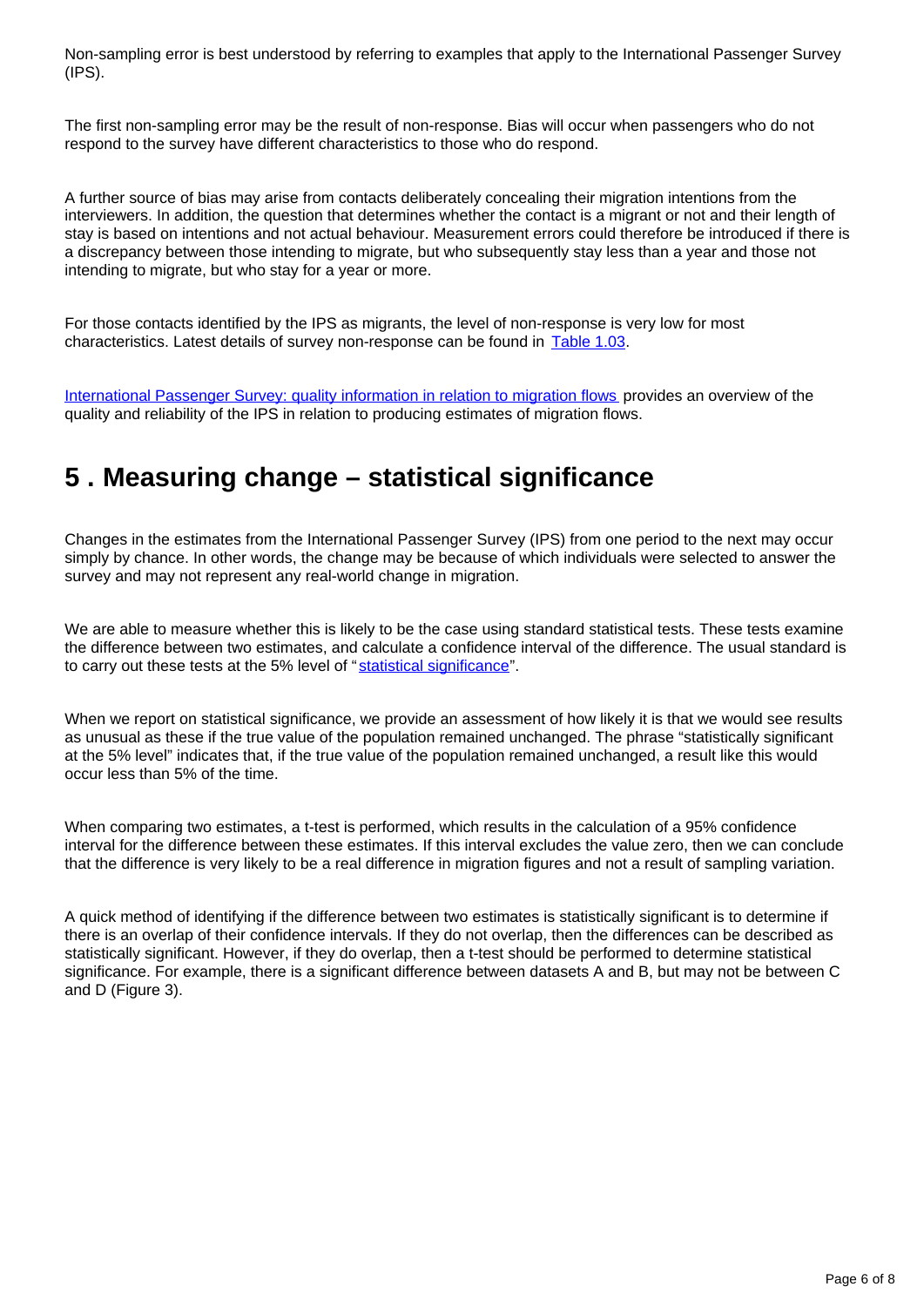### Figure 3: Is there a statistically significant difference?



#### **Source: Office for National Statistics**

A t-test ascertains if the difference between two estimates is statistically significant, that is, if it were repeated with a different sample, the difference would occur 19 out of 20 times.

This test divides the difference of the estimates by the square root of the sum of the squared standard errors. The resulting t-value needs to be greater than 1.96 to be 95% certain that the estimates are different. It can also be used to create a confidence interval around the difference. It calculates the standard error of the difference directly from using the difference between the two individual standard errors.

All main statistical software packages have the functionality required to perform a t-test. If you need assistance with identifying whether the difference between two international migration estimates is statistically significant then please contact migstatsunit@ons.gov.uk.